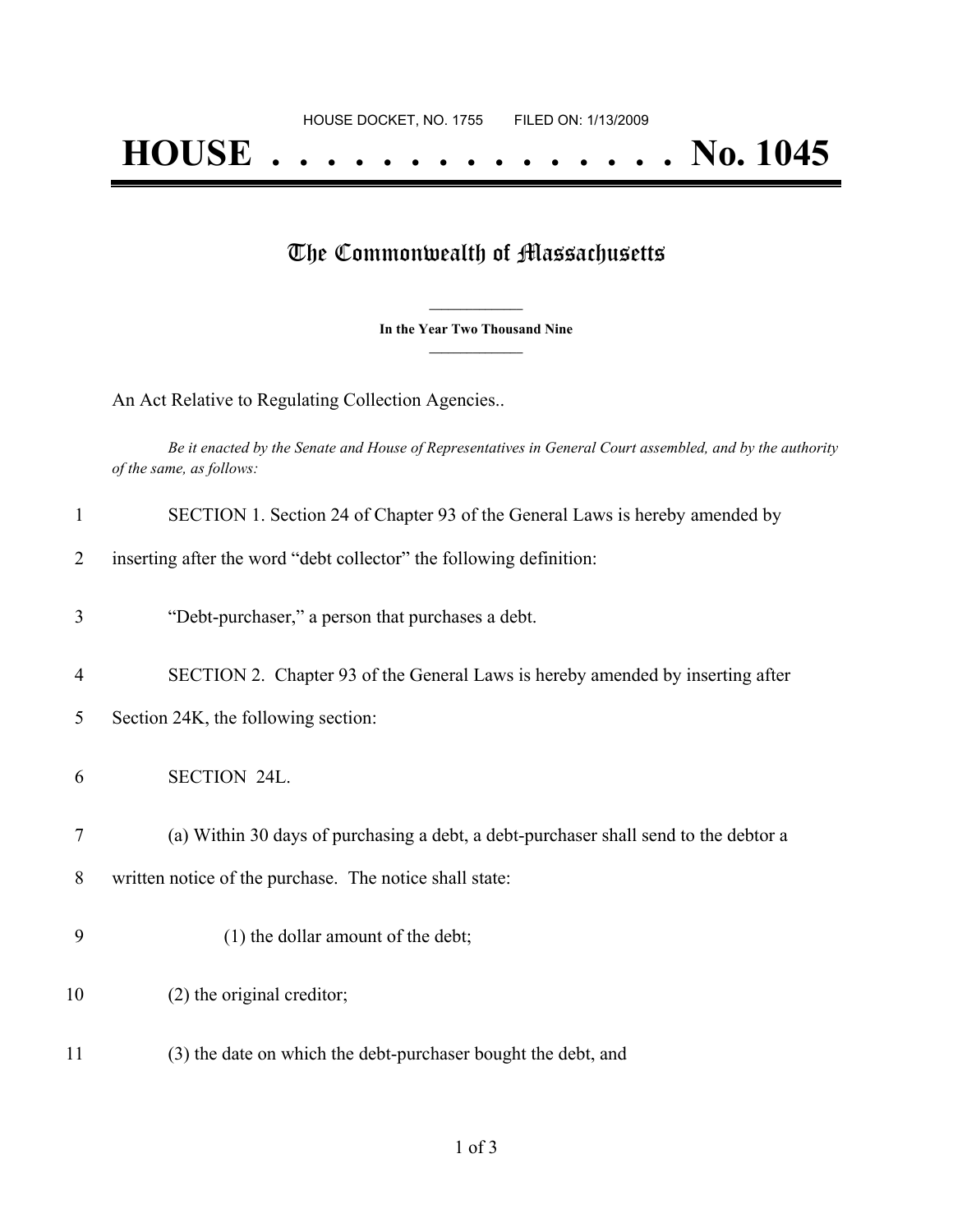| 12 | (4) the interest rate and penalty charges that the debt-purchaser may charge on the debt.              |
|----|--------------------------------------------------------------------------------------------------------|
| 13 | (b) A debt-purchaser shall send a debtor a monthly notice of the activity on the debtor's              |
| 14 | account. This notice shall state:                                                                      |
| 15 | (1) the unpaid balance on the account;                                                                 |
| 16 | (2) the amount of any payments on the account from 30 days prior to the date the notice                |
| 17 | is sent; and                                                                                           |
| 18 | (3) the amount of interest and penalties charged on the account from 30 days prior to the              |
| 19 | date the notice is sent.                                                                               |
| 20 | (c) Failure to comply with the notice requirements established in paragraph (a) or (b) of              |
| 21 | this Section shall constitute an unfair business practice under Chapter 93A.                           |
| 22 | (d) A debt-purchaser shall attach to any communication sent to a debtor a disclaimer of                |
| 23 | the limitations imposed upon the debt-purchaser by paragraphs (a) and (b) of this Section.             |
| 24 | The disclaimer shall state that a debtor may bring a private action if a debt-purchaser                |
| 25 | violates paragraphs (a) or (b) of this Section. A debt-purchaser shall print the disclosure            |
| 26 | in large, bold font, and all capital letters. The debt-purchaser shall print the disclosure on the top |
| 27 | half of the first page of the communication, on the front side of the page.                            |
| 28 | (e) The Commissioner of Banks shall publish in a conspicuous location on the Division                  |
| 29 | of Banks' website the limitations on debt-purchasers established in paragraphs (a) and (b) of this     |
| 30 | Section.                                                                                               |

of 3